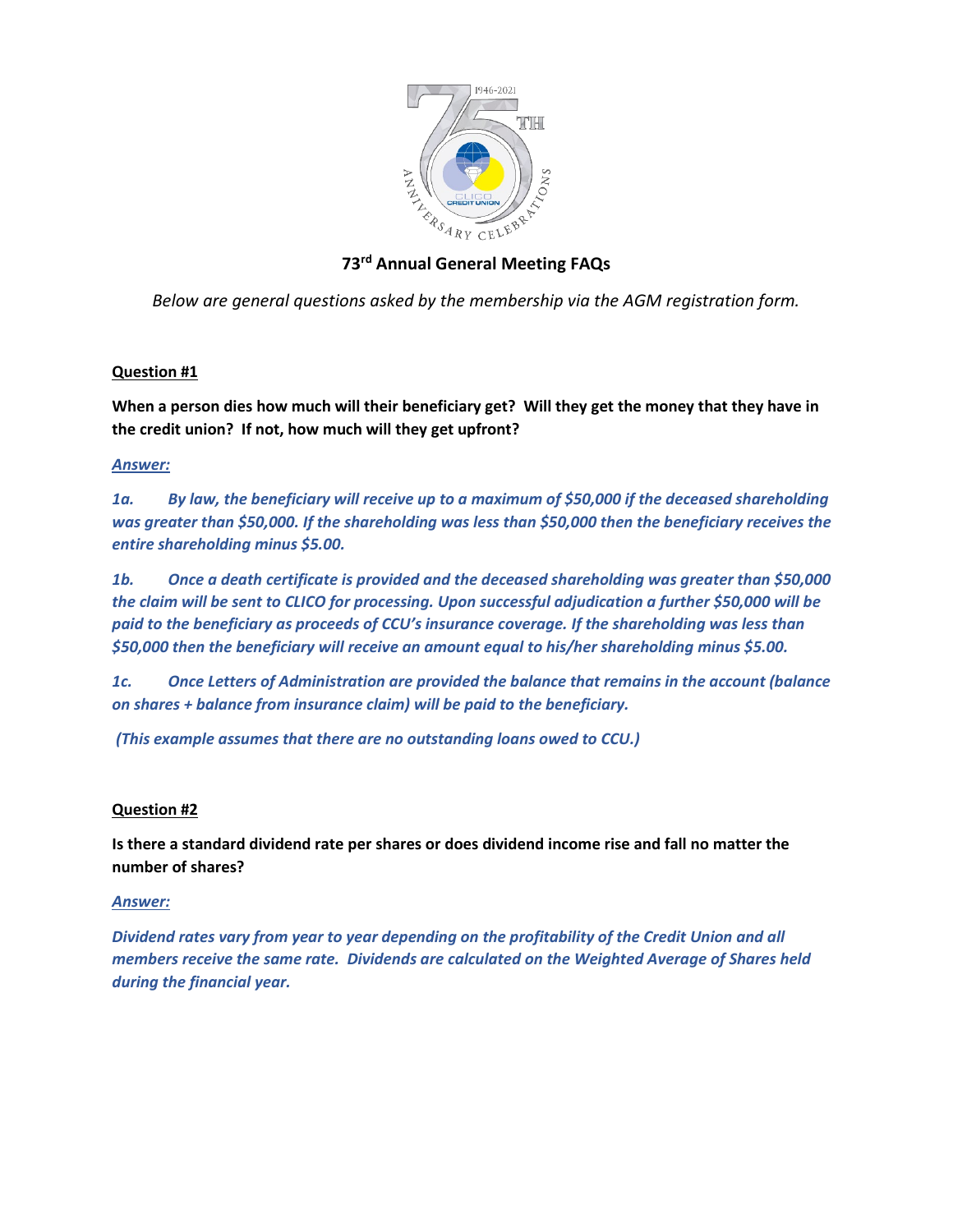## **Question #3**

**What percentage are we getting for this year?** 

### *Answer:*

*The proposed rate can be seen in the AGM brochure which was published for your review. The proposed rate for 2021 is 5.5%.* 

## **Question #4**

#### **Why don't we receive regular statements?**

#### *Answer:*

*With the inception of our online Home Banking facility members can view their balances at any time in the comfort of their homes. However, members can request a statement if they desire.*

#### **Question #5**

**A child under 10 years contributing toward Piggy Bank, can one withdraw from it?**

#### **Answer:**

**The Contributor to the account can request a withdrawal however no more than one request will be entertained per annum.**

#### **Question #6**

**On what day in November will your Christmas club money be given?**

#### **Answer:**

**The Christmas Club is available at the end of November, the date will be advertised on social media, via email, and on our website.**